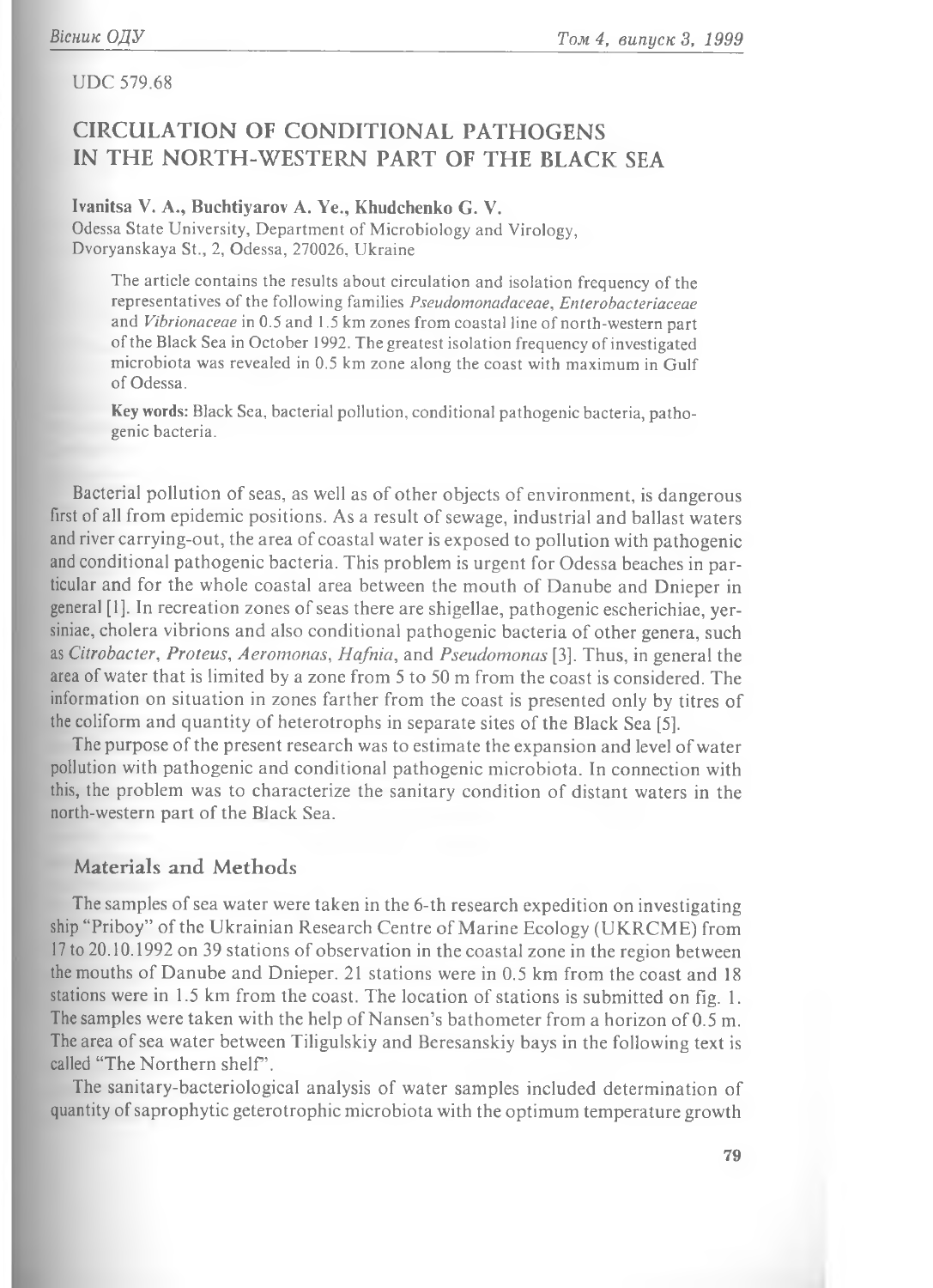

Fig. 1. Map of the studied region

 $37 \text{ °C}$ , and determination of titres of the coliform and enterococcus, presence of pseudom onads, escherichiae, citrobacter, salm onellae, shigellae, klebsiellae, enterobacter, proteae, vibrions and aeromonas according to the standard technique [2, 4]. The estimation of sanitary condition of the sea water area was given according to the regulating documents worked out by Л.В. Григорьевой [3].

## **Results and Discussion**

According to the sanitary-microbiological classification, pollution of marine area can be determined by the quantity of allochthonous bacteria with the optimum temperature 37 °С. The conducted research in 0.5 km zone has shown that only 25 % of the investigated water spaces opposite to Dnieper-Bug region could be reffered as a "clean" class (Table 1). This class corresponds to the number of microbiota less than 100 CFU/ml (colony formation unit).

The rest of the investigated water area was characterized as "polluted" or "very polluted"). The range of micobiota density was 90-10 000 CFU/ml. The same tendencies were found in distribution of saprofitic microbiota in 1.5 km zone. However, there was a decrease of the density range from 70 up to 2000 CFU/ml, that is due to dilution of contaminated waters. Nevertheless, both the previous data and these data are much higher than the data given in classification for the "clean" waters.

The basic parameter of fecal pollution is the presence of coliform. According to the data received by us, at all stations of the investigated sea water area, coliform titers were higher than 1, that corresponds to a category of "clean" waters.

Enterococcus density is also studied as a possible parameter of fecal pollution. They have greater stability to abiotic factors, and therefore their detection allows to speak about the chronization of the process of biological pollution of sea waters [2]. The application of this parameter for characteristics of the investigated regions has enabled to establish the following statement. In contrast to the characteristics of water area, that was received on the base of coliform titers, according to the density of enterococcus 57.1 % of water tests at distance of 0.5 km from the coast and 35.3 % at 1.5 km zone were characterized as "polluted" and "very polluted" (Table 2). Among all the investigated regions, the greatest quantity of stations relating to the class "very polluted" was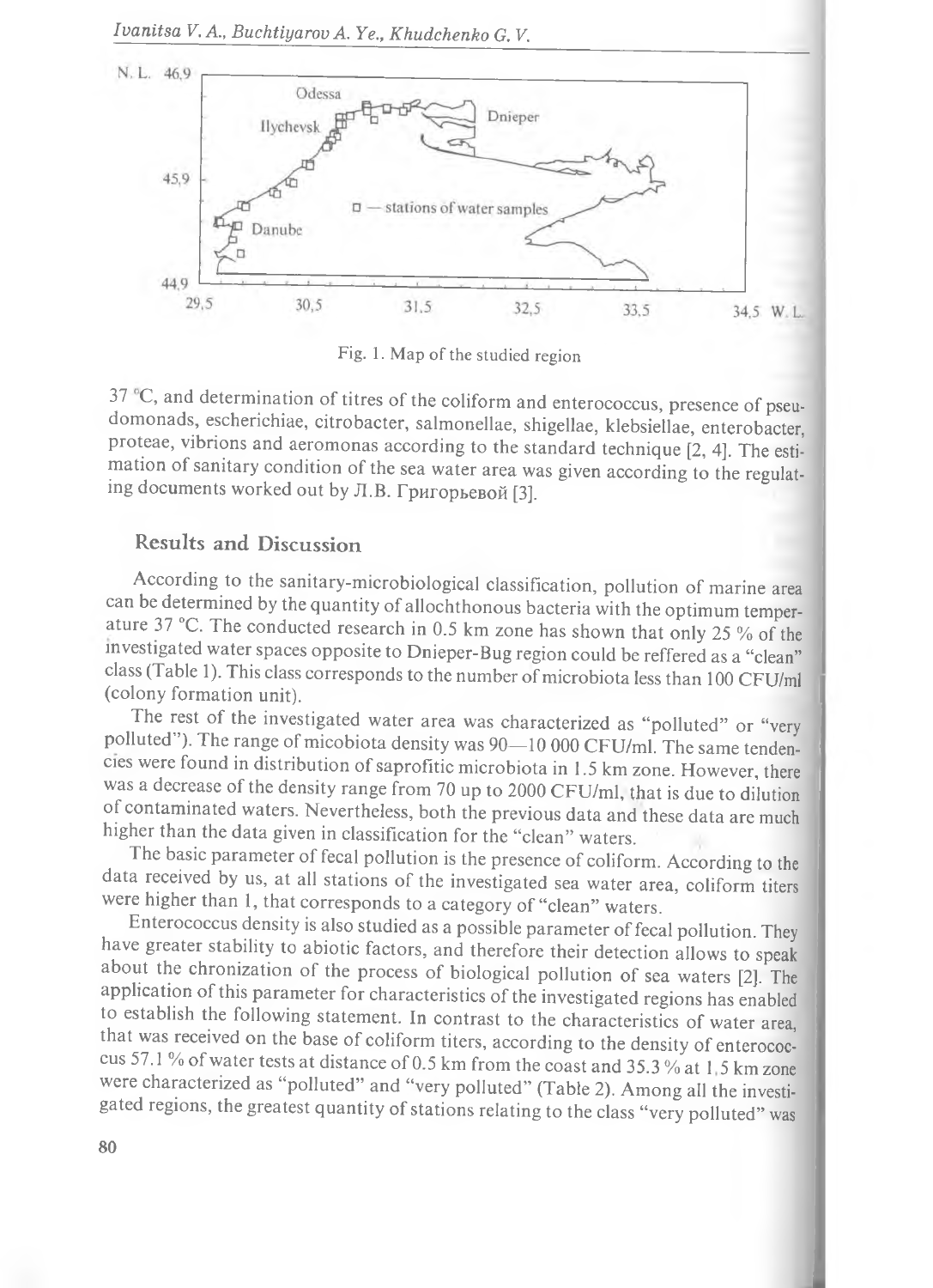#### Table 1

| Investigated<br>regions | Distance<br>from the | Mean<br>CFU/ |       | Number of the stations (percent)<br>with water quality class |               |
|-------------------------|----------------------|--------------|-------|--------------------------------------------------------------|---------------|
|                         | coast (km)           | ml           | clean | polluted                                                     | very polluted |
| Yuzhniy port            | 0.5                  | 600          | 0.0   | 100.0                                                        | 0.0           |
|                         | 1.5                  | 900          | 0.0   | 100.0                                                        | 0.0           |
| The Northern shelf      | 0.5                  | 1000         | 0.0   | 50.0                                                         | 50.0          |
|                         | 1.5                  | 500          | 0.0   | 100.0                                                        | 0.0           |
|                         | 0.5                  | 938          | 25.0  | 25.0                                                         | 50.0          |
| The Dnieper-Bug region  | 1.5                  | 900          | 0.0   | 100.0                                                        | 0.0           |
| The Gulf of Odessa      | 0.5                  | 780          | 0.0   | 80.0                                                         | 20.0          |
|                         | 1.5                  | 1041         | 11.2  | 22.2                                                         | 66.6          |
| Ilyichevsk port         | 0.5                  | 2700         | 0.0   | 0.0                                                          | 100.0         |
|                         | 1.5                  | 1100         | 0.0   | 0.0                                                          | 100.0         |
| The Danube-Dnister      | 0.5                  | 3200         | 0.0   | 0.0                                                          | 100.0         |
| interfluve              | 1.5                  | 1350         | 0.0   | 0.0                                                          | 100.0         |
| Opposite to the         | 0.5                  | 4567         | 0.0   | 0.0                                                          | 100.0         |
| Danube mouth            | 1.5                  | 800          | 0.0   | 66.6                                                         | 33.4          |
|                         | 0.5                  | 1882         | 5.3   | 36.8                                                         | 57.9          |
| All regions             | 1.5                  | 967          | 5.2   | 42.2                                                         | 52.6          |

**Estimation of the water quality in the investigated regions according to the density of saprophytic bacteria with temperature (37 °С) optimum of growth**

in the Gulf of Odessa. So, for example, the highest data of enterococcus density (tit $er$  = less than 0,04) was found at the station opposite to the beach Arcadia.

Thus, there was a certain discrepancy revealed between the characteristics of the investigated water area according to the three above-stated tests. Absolutely opposite results were received during consideration of density of saprophytic microbiota with the optimum temperature growth  $37 \degree C$  and coliform titers.

The characteristics of density of saprophytes and enterococcus were the most comparable, there was a positive concurrence of the water quality classes in coastal  $(61.9\%)$ and in distant zones (33.3%).

Realization of the direct indication of pathogenic and conditional pathogenic microbiota has allowed to estimate the real importance of the used above tests for sea waters. The spectrum of their allocation in the two investigated  $0.5$  and  $1.5$  km zones from the coast in the north-western part of the Black Sea is submitted in tables 3 and 4. Both pathogenic and conditional pathogenic microbiota, to which more and more attention is paid due to their potential danger for public health, were isolated in the 0.5 km zone at 66.7 % of stations and in the more distant zone at 27.8 % of stations. In the halfkilometer zone in all investigated regions, representatives of *Enterobacteriaceae* family were dominant. Thus the maximum variety (up to 4 genera) of this family representatives was observed in the water area of Odessa Gulf and Ilyichevsk port.

The bacteria of genus *Proteus* were isolated everywhere with high frequency. At the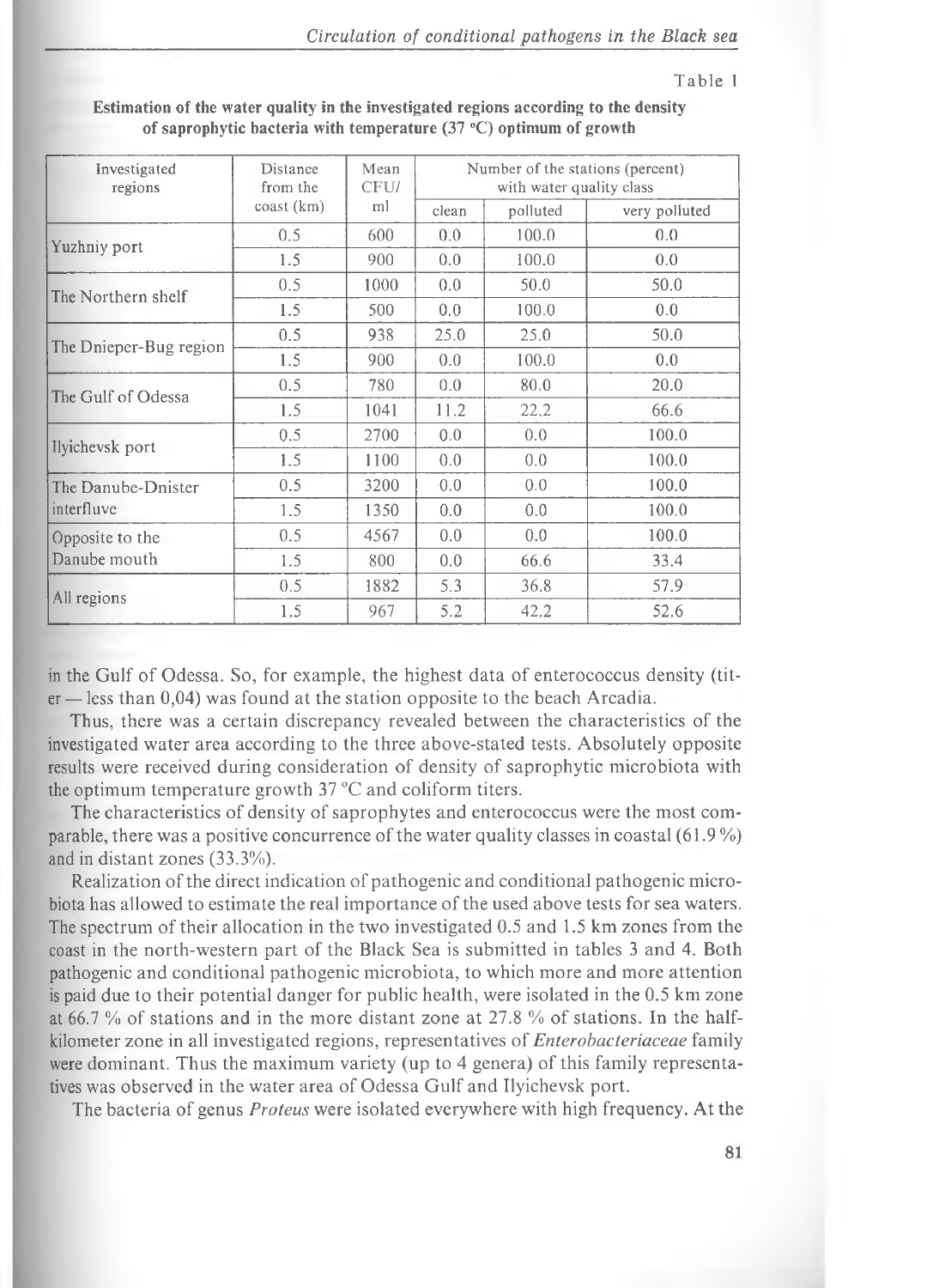|--|--|--|--|--|--|

| Investigated<br>regions | Distance<br>from the  | Moda<br>titer $/$ % |       | with water quality class | Number of the stations (percent) |
|-------------------------|-----------------------|---------------------|-------|--------------------------|----------------------------------|
|                         | $\cos\left(km\right)$ |                     | clean | polluted                 | very polluted                    |
| Yuzhniy port            | 0.5                   | >10/100             | 100.0 | 0.0                      | 0.0                              |
|                         | 1.5                   | 0.4/100             | 0.0   | 0.0                      | 100.0                            |
| The Northern shelf      | 0.5                   | 1.1; 0.4/50         | 0.0   | 50.0                     | 50.0                             |
|                         | 1.5                   | >10/100             | 100.0 | 0.0                      | 0.0                              |
| The Dnieper-Bug         | 0.5                   | >10/100             | 100.0 | 0.0                      | 0.0                              |
| region                  | 1.5                   | 0.4/100             | 50.0  | 0.0                      | 50.0                             |
| The Gulf of Odessa      | 0.5                   | $>10$ ; $>0.1/29$   | 12.5  | 12.5                     | 75.0                             |
|                         | 1.5                   | 0.4/44.4            | 33.3  | 16.7                     | 50.0                             |
| Ilyichevsk port         | 0.5                   | $>10$ ; 0.1/50      | 50.0  | 0.0                      | 50.0                             |
|                         | 1.5                   | >10/100             | 100.0 | 0.0                      | 0.0                              |
| The Danube-             | 0.5                   | >10/100             | 100.0 | 0.0                      | 0.0                              |
| Dnister interfluve      | 1.5                   | >10/100             | 100.0 | 0.0                      | 0.0                              |
| Opposite to the         | 0.5                   | >10;1.1;0.2/33      | 33.3  | 33.3                     | 33.4                             |
| Danube mouth            | 1.5                   | >10/100             | 100.0 | 0.0                      | 0.0                              |
| All regions             | 0.5                   | >10/52.6            | 42.9  | 14.2                     | 42.9                             |
|                         | 1.5                   | >10/52.6            | 64.7  | 5.9                      | 29.4                             |

**Determination of water quality at the investigated regions according to the enterococcus titers**

second place according to the frequency of isolation, there were representatives of genus *Citrobacter*, at the third place there were microbiota of genera *Salmonella* and *Klebsiella*. The water of the stations, where combined isolation of representatives of genera *Salmonella*, *Klebsiella*, *Proteus* and *Citrobacter* was observed, such as the lighthouse of Bolshoy Fountain, in front of the settlment Chernomorka and in front of the Dry buy, was characterized by high density of saprophitic microbiota with the optimum temperature growth 37 °C and enterococcus. The exception was the station in front of cape Burnas, where at the similar situation high density of saprofitic bacteria and low density of enterococcus were registered. At the line of 1.5 km distance from the coast, there were isolated the representatives only of families Citrobacter, Enterobacter and *Proteus*. The greatest variety was marked in the water opposite to the Dnieper-Bug region. Isolation of bacteria of genus *Shigella* has not given a positive result.

During the study of microbiota from representatives of family *Vibrionaceae*, attention was paid not only to allochthonous species Vibrio cholerae and NAG (non-agglutinating) vibrions, but also to autochtonous halophilic vibrions and aeromonas. So, among them there are pathogenic species for hydrobionts, and species that cause gastroenteritis in a number of cases [3]. Autochtonous representatives of the family were isolated in five regions from the seven investigated ones. Halophilic vibrions dominated in four regions. Their frequency isolation decreased with the distance from the coast. Representatives of genus *Aeromonas* prevailed. They were isolated in regions opposite to the Danube estuarie, to the Dnieper-Bug bay and in the Gulf of Odessa. Neither *Vibrio cholerae* nor NAG vibrions were found in our investigations.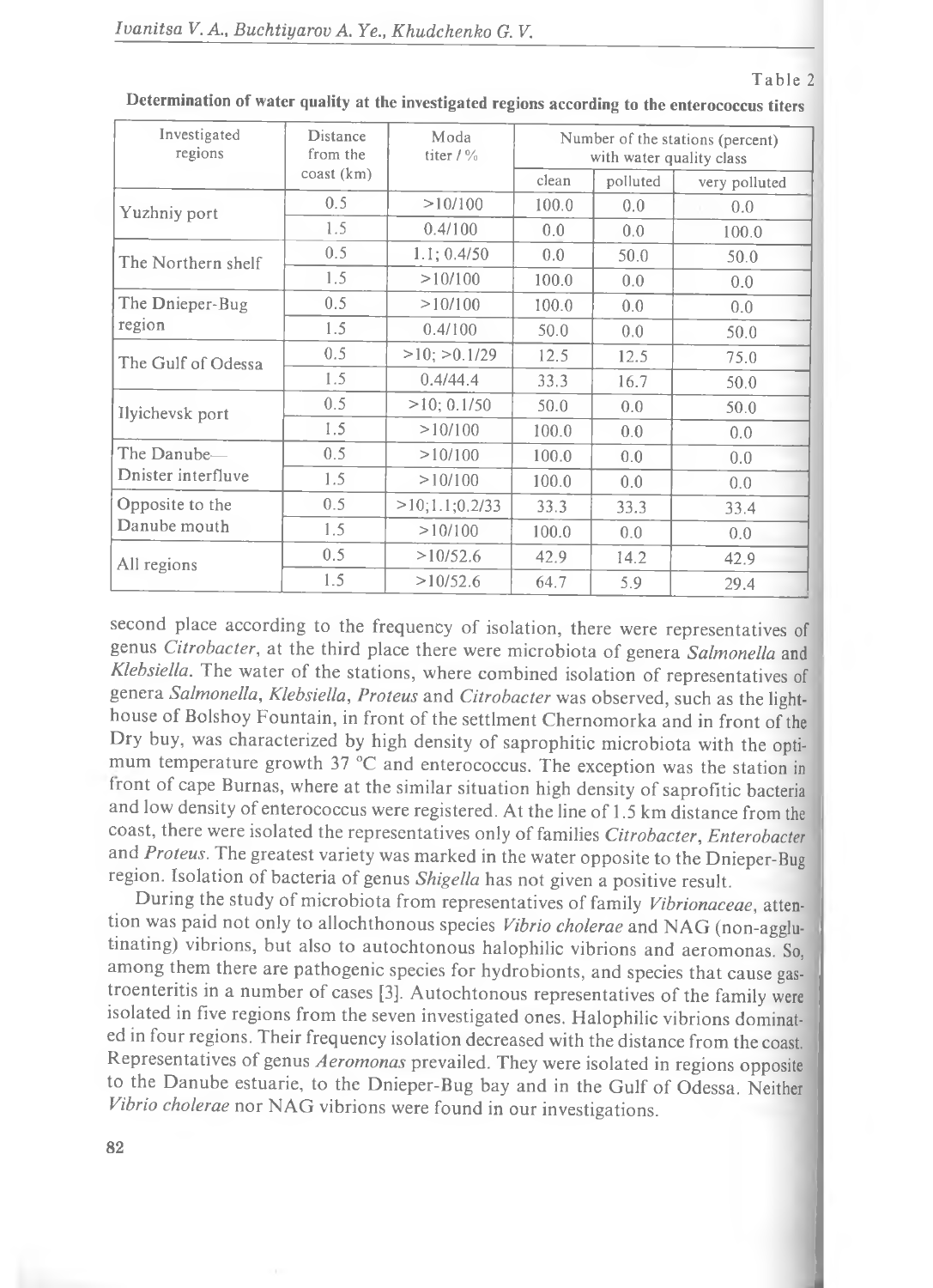| Investigated regions        |              |                 |                |                    | Investigated families |             |            |               |                  |
|-----------------------------|--------------|-----------------|----------------|--------------------|-----------------------|-------------|------------|---------------|------------------|
|                             |              |                 |                | Enterobacteriaceae |                       |             |            | Vibrionaceae  | Pseudomonadaceae |
| Yuzhniy port                |              |                 |                |                    |                       | Proteus sp. | Vibrio sp. |               |                  |
| The Northern shelf          |              | itrobacter sp.  |                |                    |                       | Proteus sp. |            | Aeromonas sp. |                  |
| The Dnieper-Bug region      | E.coli (Lac) |                 |                |                    |                       | Proteus sp. |            |               | P. aeruginosa    |
| The Gulf of Odessa          |              | Citrobacter sp. | Salmonella sp. |                    | Enterobacter sp.      | Proteus sp. | Vibrio sp. | Aeromonas sp. | P. aeruginosa    |
| Ilyichevsk port             | E.coli (Lac) | Citrobacter sp. |                | Klebsiella sp      |                       | Proteus sp. |            |               |                  |
| Danube-Dniester interfluve  |              |                 | Salmonella sp. | Klebsiella sp.     |                       | Proteus sp. | Vibrio sp. |               |                  |
| Oposite to the Danube mouth |              |                 |                |                    | Enterobacter sp.      | Proteus sp. | Vibrio sp. |               |                  |
| Investigated regions        |              |                 |                |                    | Investigated families |             |            |               |                  |
|                             |              |                 |                |                    |                       |             |            |               |                  |
|                             |              |                 |                | Enterobacteriaceae |                       |             |            | Vibrionaceae  | Pseudomonadaceae |
| Yuzhniy port                |              |                 |                |                    |                       |             |            |               |                  |
| The Northern shelf          |              |                 |                |                    |                       |             |            |               |                  |
| The Dnieper-Bug region      |              | Cirobacter sp.  |                |                    |                       | Proteus sp. |            | Aeromonas sp. | P. aeruginosa    |
| The Gulf of Odessa          |              |                 |                |                    | Enterobacter sp.      |             |            | Aeromonas sp. |                  |
| Ilyichevsk port             |              |                 |                |                    |                       |             | Vibrio sp. |               |                  |
| Danube-Dniester interfluve  |              |                 |                |                    |                       |             |            |               |                  |

ï  $\overline{1}$ 

Aeromonas sp. ĭ

Proteus sp. Ī.

ł ł

Ţ  $\overline{1}$ 

 $\bar{1}$ l

 $\mathbf{I}$ 

Oposite to the Danube mouth

Table 3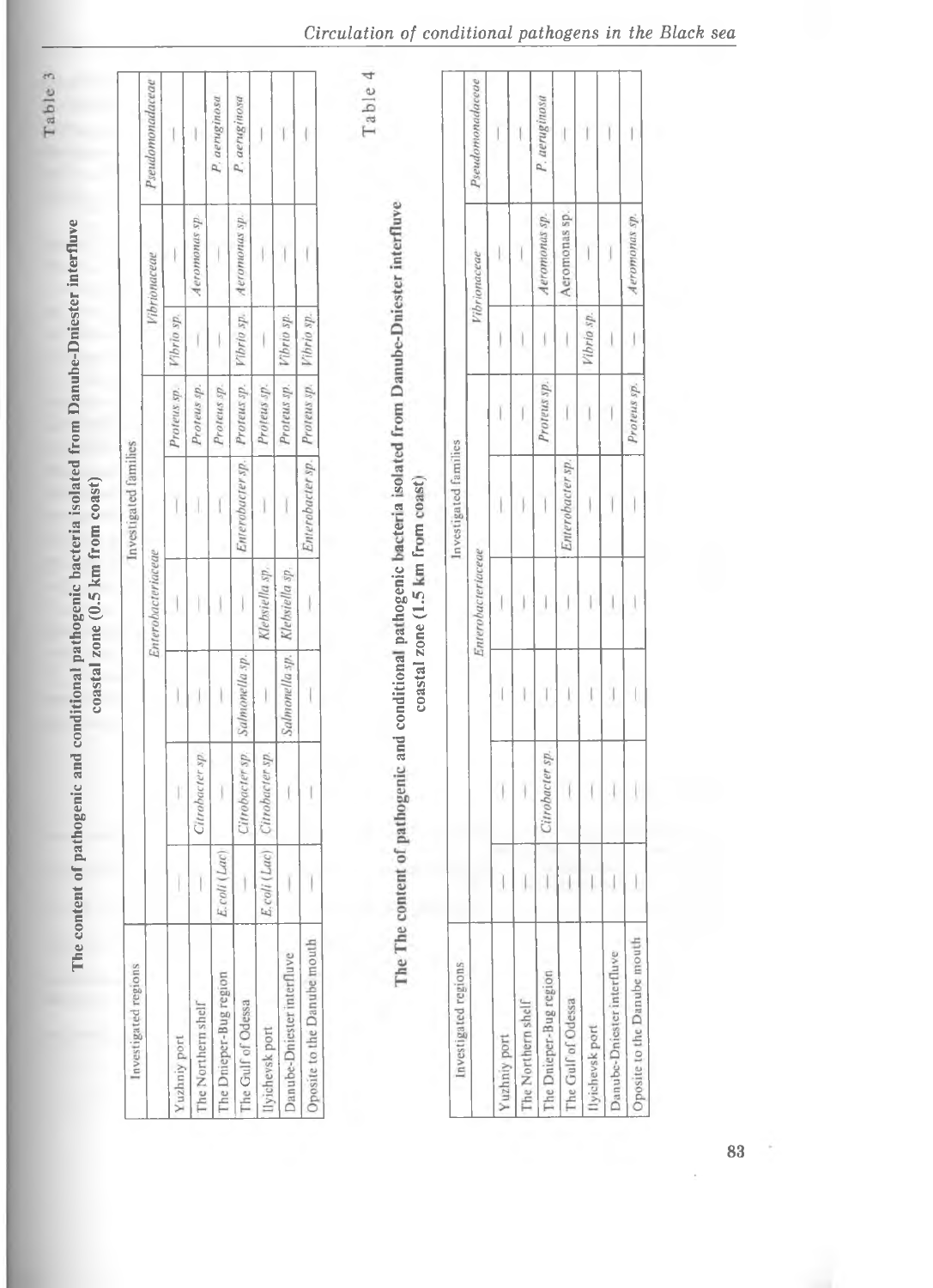Recently, to characterize sanitary condition, it is recommended to use *Pseudomonas aeruginosa* as the test. This representative relates to conditional pathogenic bacteria. It often is a causative agent of hospital infections, in a number of cases it causes enteric infection, and this bacteria can be isolated from soil [3]. In our studies *P. aeruginosa* was found in water area opposite to the Dnieper-Bug region both in 0.5 and in 1.5 km zones and in waters of the Gulf of Odessa at 0.5 km zone. No connection of isolation of these bacteria with other tests was shown.

The received results testify about the presence of spatial expansion of pathogenic and conditional pathogenic microbiota in the north-western part of the Black Sea. Its presence is registered even in 1.5 km from the coast. Zonality in their distribution is marked, they prevail in 0.5 km zone. In regions near the mouth that occurs due to the influence of rivers that bear terrigenic drains on large distances from the coastal line. And in water area of Odessa gulf and Ilyichevsk port it is connected with discharges.

The detection of pathogenic and conditional pathogenic microbiota at signifi-

cant distance from the coast testifies to their possible adaptation to sea environment. It is known from the reference [6], that starved allochthonous bacteria, while remaining metabolically active may lose the ability to grow on the media on which they usually are cultured. Also, a genetic evolution of related pathogenic bacteria is possible in sea environment at the expense of plasmids, carrying traits of stability to the factors of external influence [1]. During eutrophy of water area, the survival of allochthonous bacteria and the risk of contamination of people can be amplified [6]. During usage of water, especially when it can get into organism, it is necessary to take into account constant water exchange between coastal regions and minimal infecting doze of a separate causative agent.

The analysis of efficiency of the number of tests, such as determination of saprophitic microbiota with a temperature optimum 37 °C, coliform and enterococcus in sea environment, has shown non-expediency of coliform titres that is proved in references [2, 3]. Periodic direct indication of pathogenic and conditional pathogenic bacteria is necessary when there is high density of saprophitic microorganisms with temperature optimum 37 °C and enterococcus.

### **References**

- 1. **Іваниця В. О.** Стан та мінливість мікробних ценозів морських екосистем. Автореф. дис. ... д-р біол. наук. — Одеса, 1995. — 48 с.
- 2. **Корш J1. Е., Артемова Т. 3.** Ускоренные методы санитарно-бактериологического исследования воды. — М.: Медицина, 1978. — 272 с.
- 3. Санитарная микробиология эвтрофированных водоемов / Под ред. М. Г. Ш андалы, JI. В. Григорьевой. — К.: Здоровье, 1985. — 222 с.
- 4. Справочник по микробиологическим и вирусологическим методам исследования / Под ред. М. О. Биргера. — М.: Медицина, 1982. — 464 с.
- **5. Теплинская Н. Г., Нижегородова JI. Е., Нидзвецкая JI. М.** Сезонные изменения качественного состава сапрофитных и кишечных бактерий в северо-западной части Черного моря // Экология моря. — **1984.** — Вып. **18.** — С. **48—52.**
- 6. Barcina I., Lebaron P., Vives-Rego J. Survival of allochthonous bacteria in aquatic systems: a biological approach // FEMS Microbiol. Ecol. — 1998. — № 23. — P. 1-9.